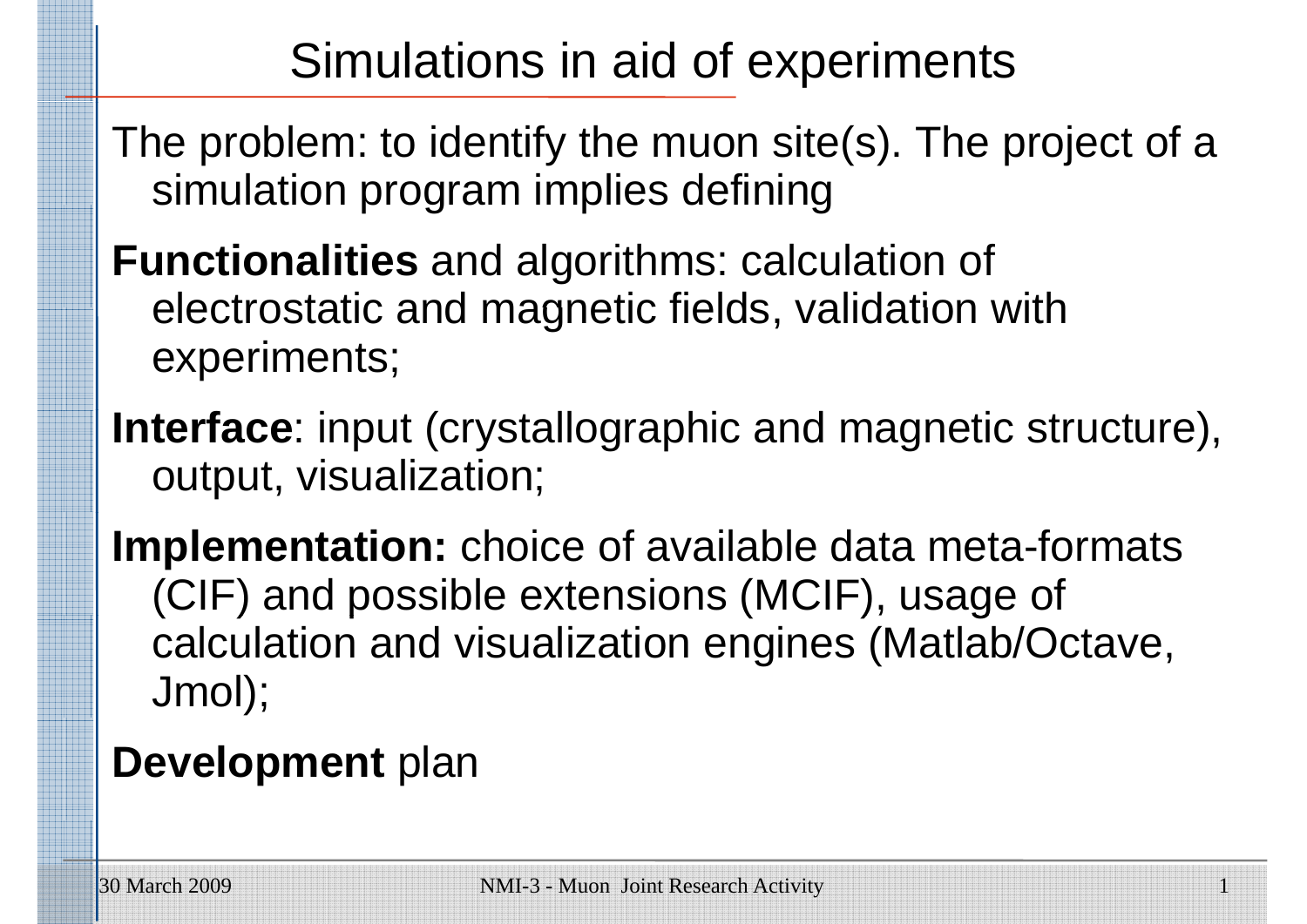# Simulations in aid of experiments

- The problem: to identify the muon site(s). The project of a simulation program implies defining
- **Functionalities** and algorithms: calculation of electrostatic and magnetic fields, validation with experiments;
- **Interface**: input (crystallographic and magnetic structure), output, visualization;
- **Implementation:** choice of available data meta-formats (CIF) and possible extensions (MCIF)|, usage of calculation and visualization engines (Matlab/Octave, Jmol);
- **Development** plan

Tasks for JRA

\_\_\_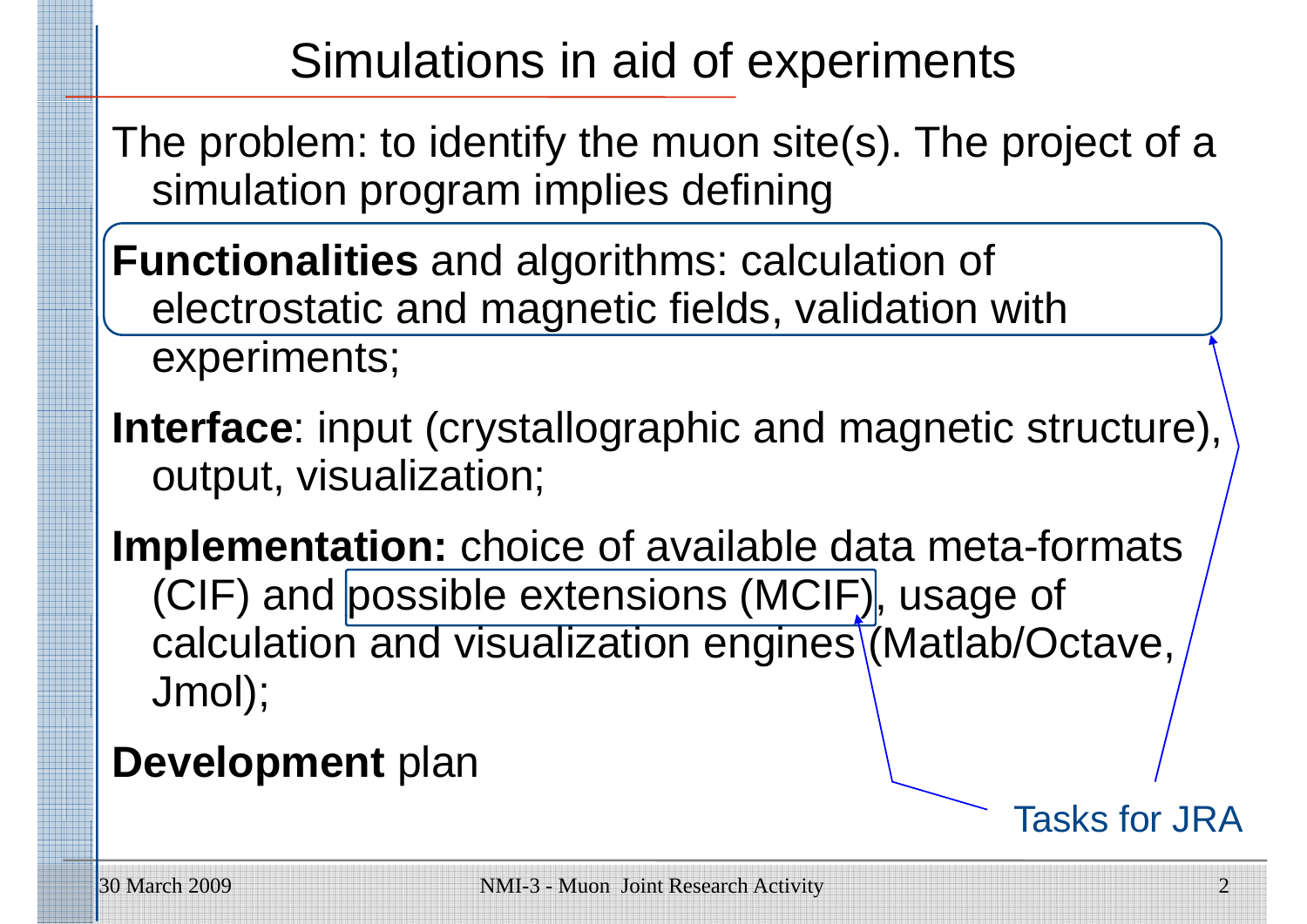# Level I: computation methods

- Solve the electrostatic problem in a point charge approximation; let's call potential minima E-sites
- $\bullet$  Calculate local dipolar fields at E-sites from electron/nuclear moments
- $\bullet$ Choose suitable algorithms and strategies
- $\bullet$ Validate model with experiments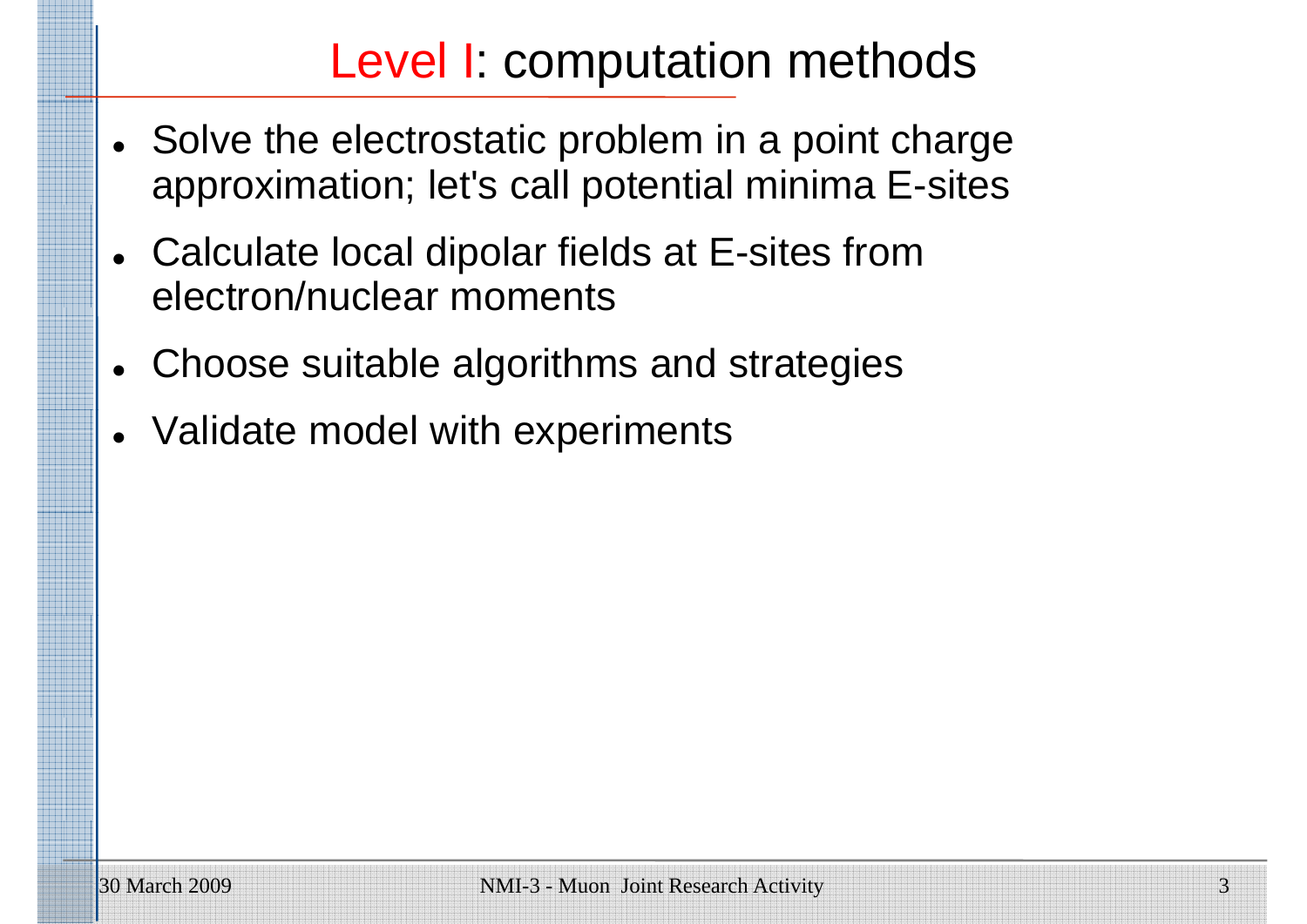# The muon site(s)

**Criteria** Pure guess of <sup>a</sup> suitable site Voids Electrostatic potential minima constrained e.g. to spheres centred on  $Q^2$  at  $\sim$  1.1 Å

Model validation

Many strategies: Internal fields in magnetic materials Internal rms fields from nuclear dipoles (+ quadrupoles) Single crystal experiments in field

Several strategies require lattice sums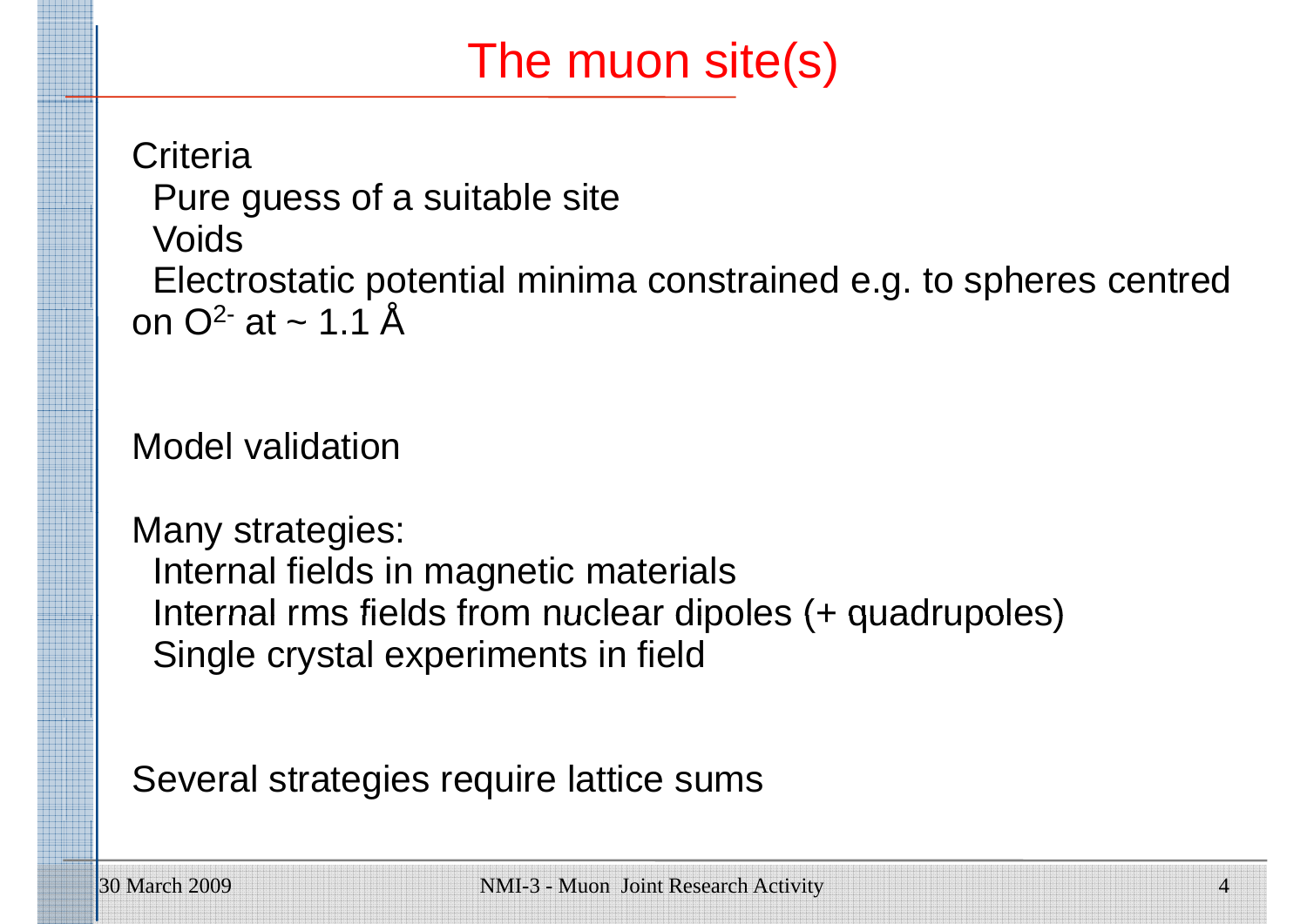### Minimal muon suite capabilities



30 March 2009 NMI-3 - Muon Joint Research Activity 5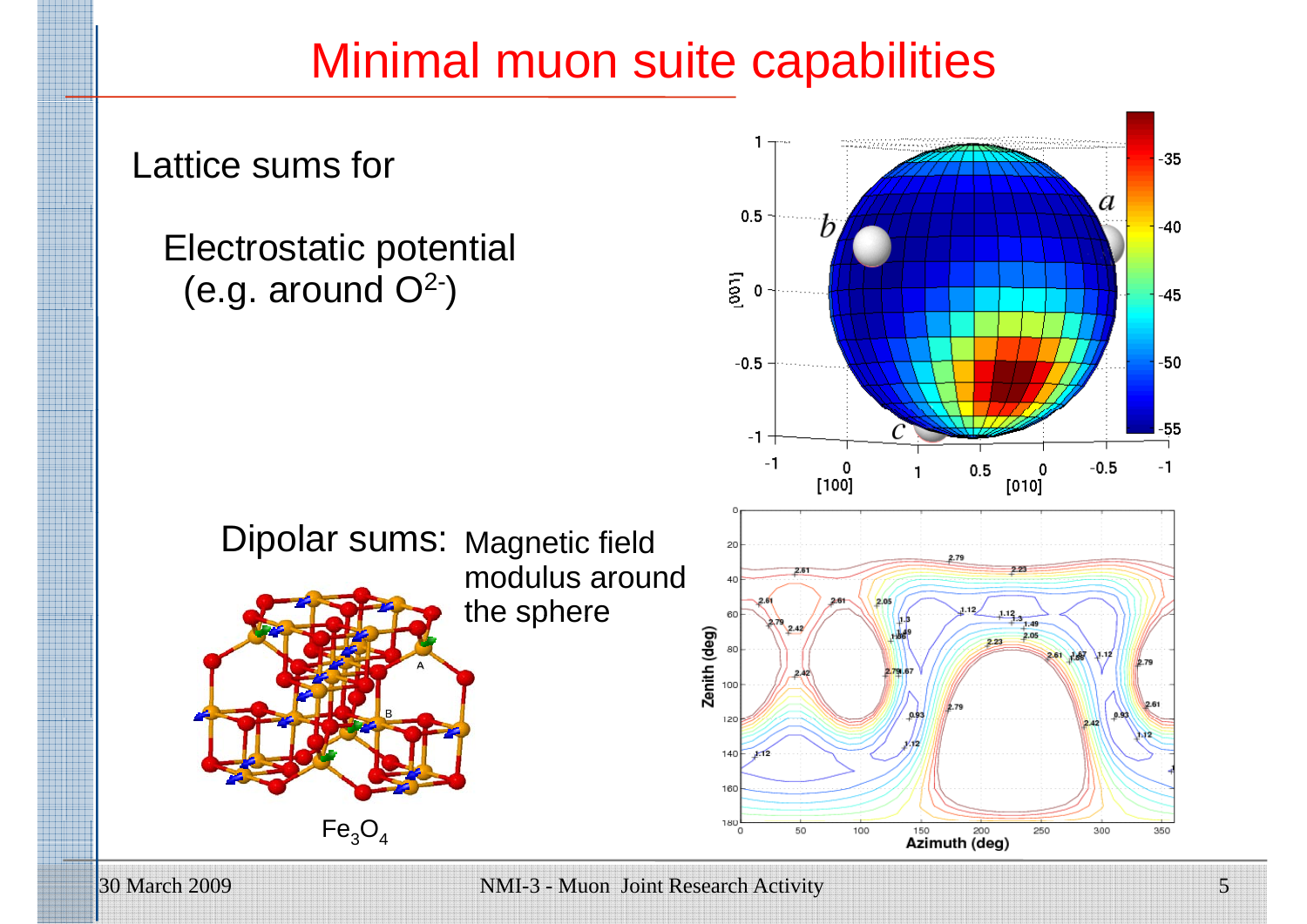### Level II: Interface

#### **Essential features**

- **Data input**: define a convenient user-friendly format to enter cry stallographic cell and magnetic structure (it needn't be CIF);
- **Import/export** CIF files for data interchange with existing databases and programs;
- **3-D visualization** for atomic positions within the cell, magnetic sublattices, candidate muon stopping sites; **Gui interface?**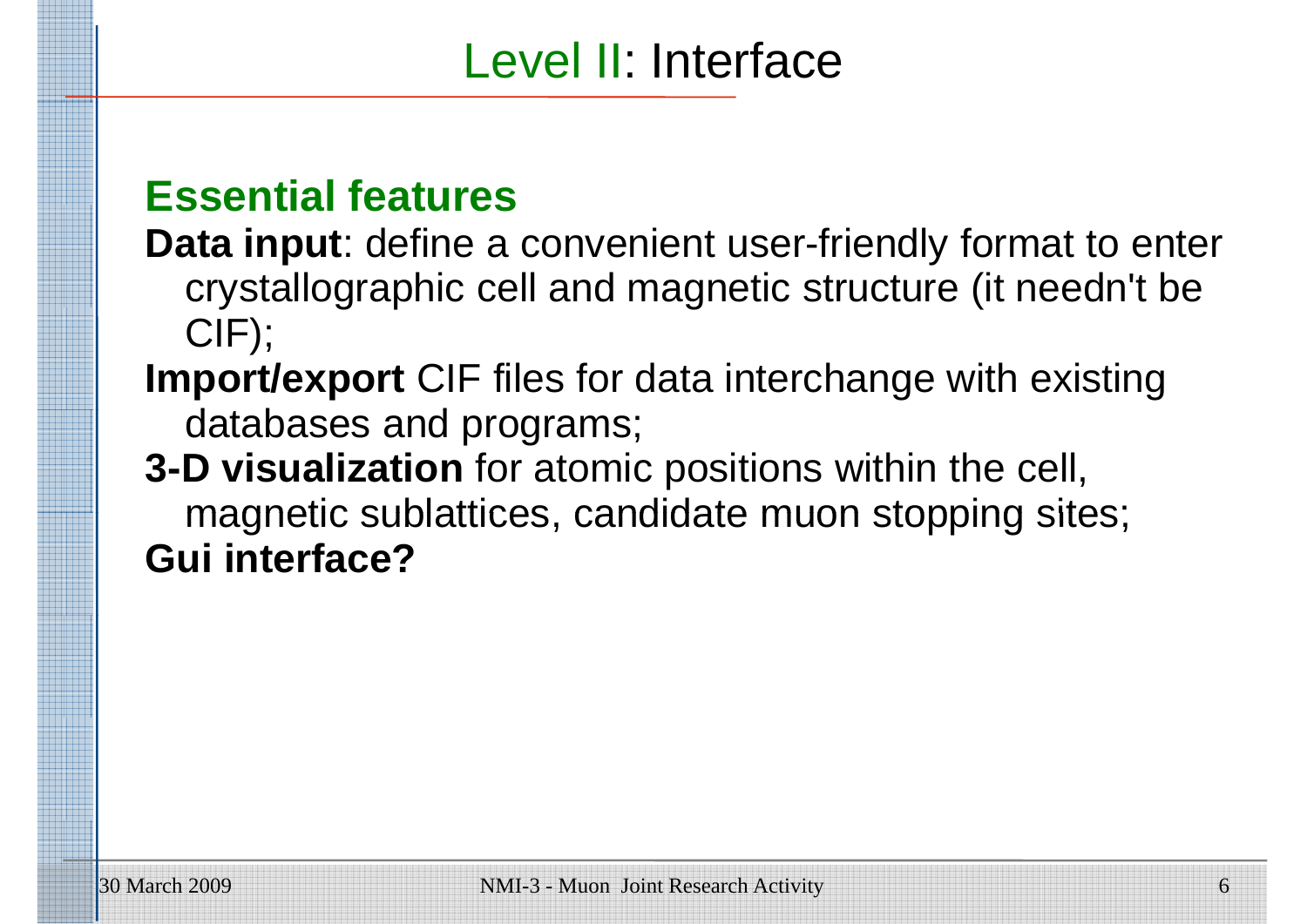### Level III: Implementation

Suggested programming **environment and language**: Matlab (commercial) or Octave (free):

**Interpreted high level** languages, quick development and

debugging cycle;

**Platform independent**;

**Efficient** (moderate performance penalty vs. C++ compilers); **Programming** interfaces (API) to external DLL are available; Advanced graphic capabilities, GUI programming (Matlab only).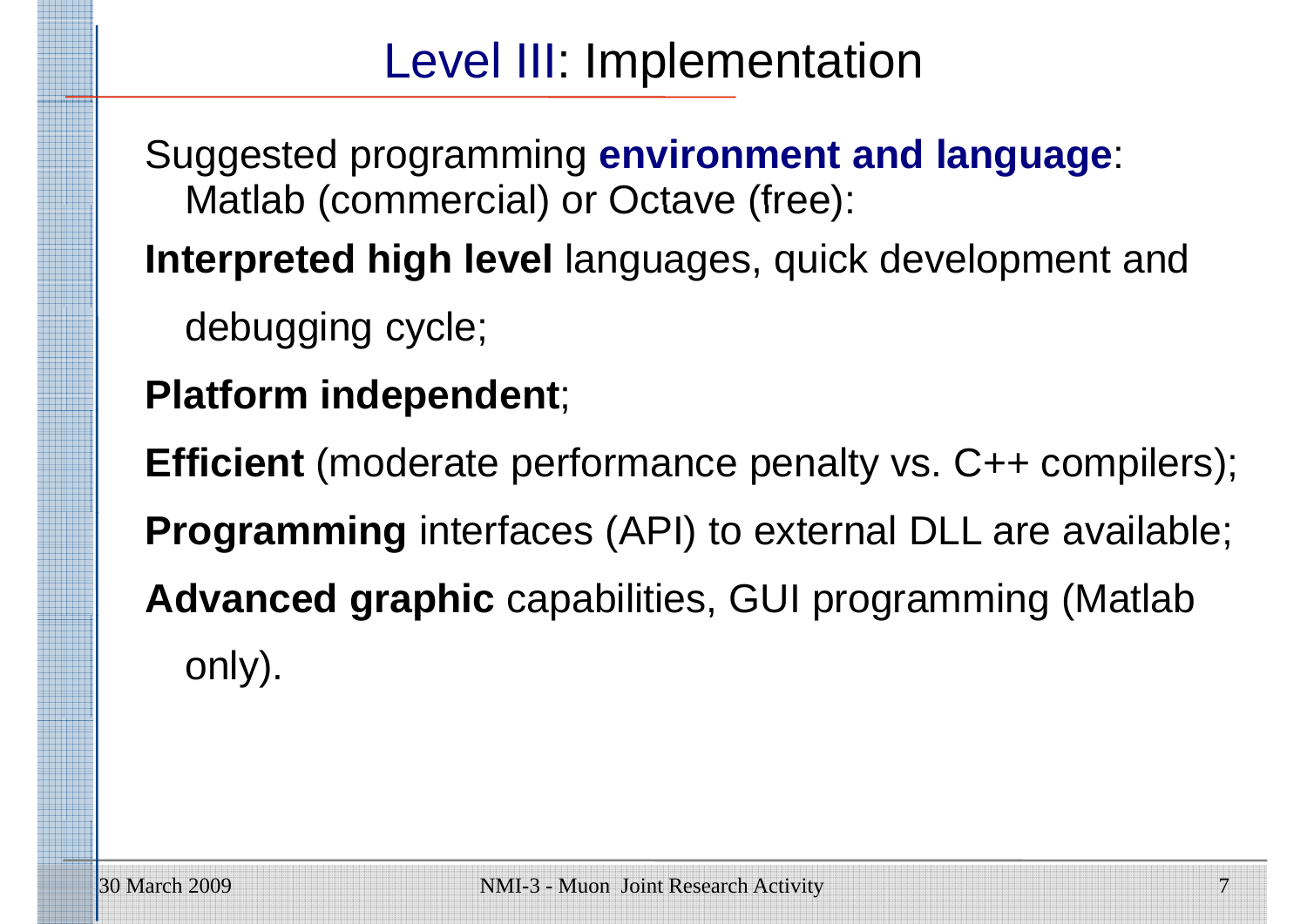#### File meta-formats: CIF & MCIF (todo)

CIF: suggested metaformat for encoding of structural data.

CIF is already a standard http://ww1.iucr.org/cif/ (a standard way to specify different atoms in the unit cell). Employing an accepted standard ensures data interchange and interoperability with different data sources and programs.

Extended CIF with magnetic structure (MCIF) can be based

- on existin g work

http://www.ftj.agh.edu.pl/~pytlik/msdb/msdb.htm

 or on the electron density extension of CIF <u>http://www.iucr.org/\_\_data/iucr/cifdic\_html/1/cif\_rho.dic/index.html</u> (just need a way to store local spin direction and magnitude at each atom)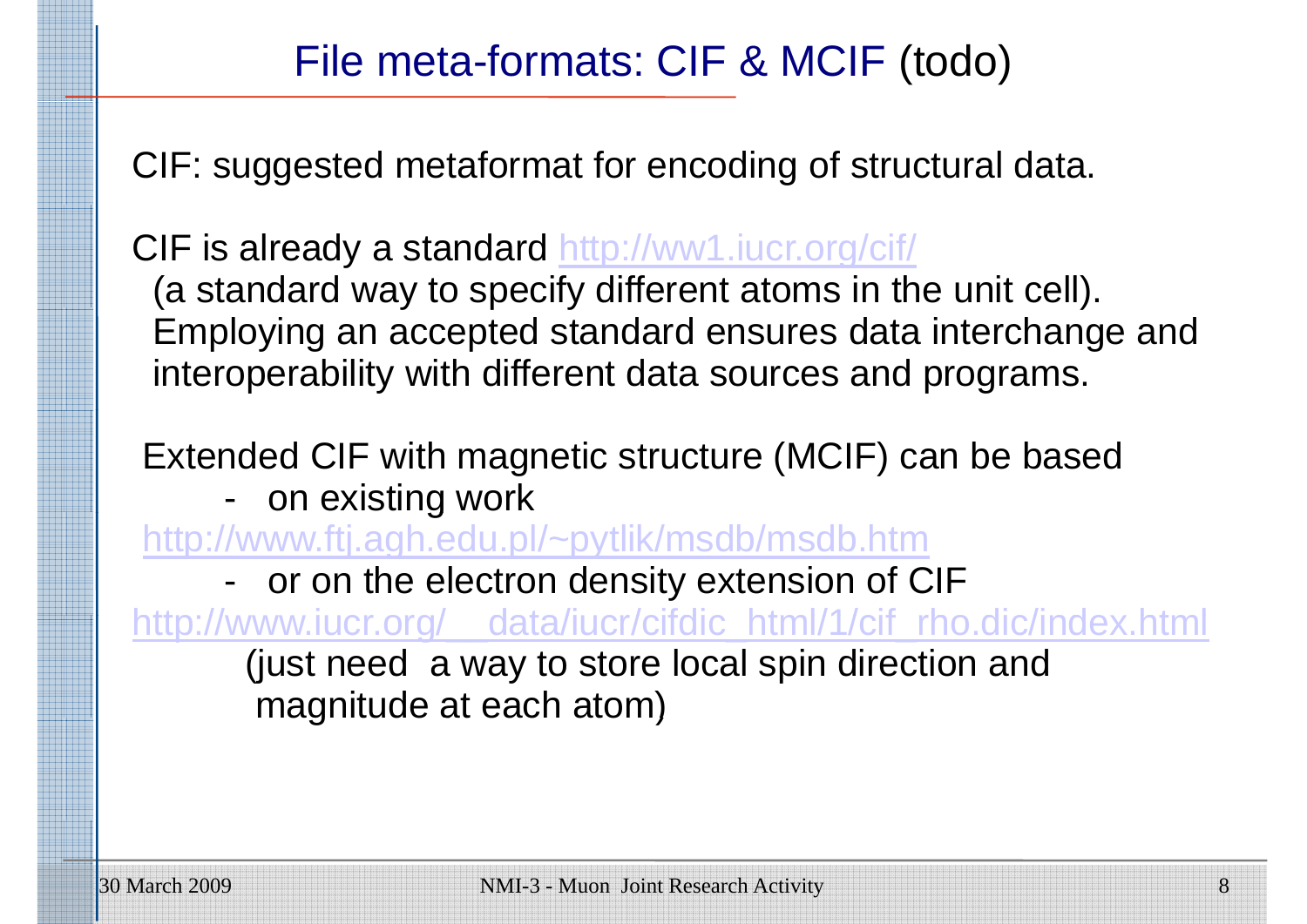#### Structure visualization: external engines

Ready-available free-software tools; they use CIF as input language Jmol (platform-independent) Rasmol **Mercury** 

(also commercial tools may be considered)

May use colours to distinguish sublattices.